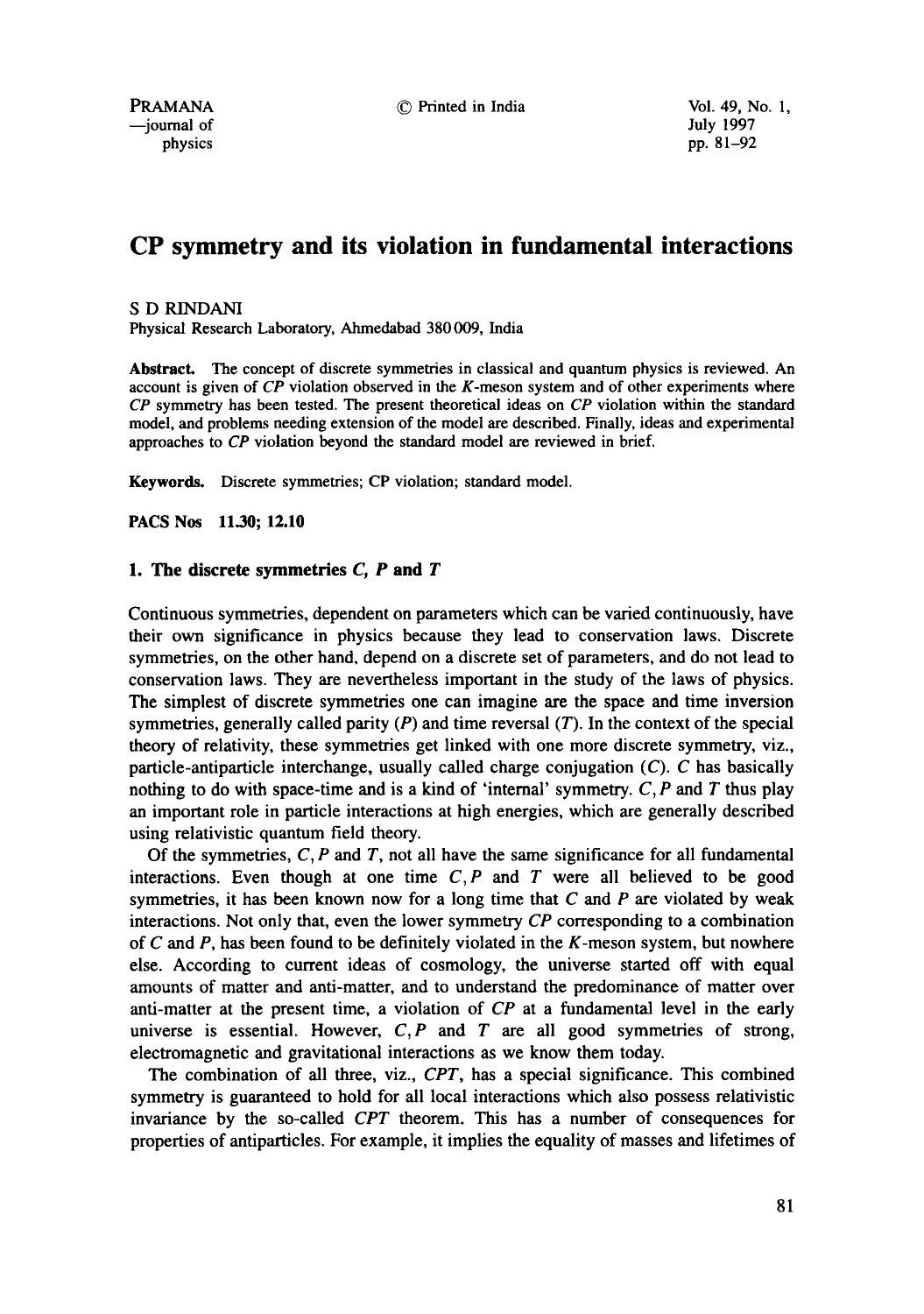particles and antiparticles, and requires their charges to be equal and opposite in sign. In addition, the *CPT* theorem implies that *CP* invariance and T invariance are equivalent, as also  $\mathbb{CP}$  violation and  $\mathbb T$  violation. Because of this interconnection, very often no distinction is made between *CP and T.* While *CP* makes sense only at high energies where antiparticles can be produced, it can be tested even at lower energies through tests of T invariance.

## **2. Discrete symmetries in classical and quantum mechanics**

In classical mechanics, the definitions of physical quantities like energy, momentum, angular momentum, etc., decide their transformation properties under the space-time symmetries P and T. Thus momenta change sign under P and T, energy is invariant under P and T, angular momentum changes sign under T, but not under P. Depending on the nature of the forces, one can then determine whether or not the system is invariant under P and T.

For example, if the dynamics is determined by laws of electrodynamics, both the particle equations of motion as well as Maxwell's field equations are invariant under P and T, provided the fields are assigned appropriate transformation properties.

Normally, C does not enter the classical domain. However, one could define it as an operation which changes the charge of a particle, leaving other attributes the same. In that case classical electrodynamics is invariant under  $C$ , provided the fields change sign under C.

In quantum mechanics, symmetries are implemented by means of unitary (or antiunitary) operators which commute with the Hamiltonian  $H$ , according to Wigner's theorem. P is represented by a unitary operator which satisfies  $U_P^2 = 1$ , and therefore has eigenvalues  $\pm 1$ . Thus in a theory with parity invariance the eigenstates of H can be chosen to be a state with a definite parity, called even or odd according as the eigenvalue of  $P$  is  $+1$  or  $-1$ .

The operator for  $T$  has to be anti-unitary rather than unitary as can be seen from the requirement that the time-evolution equation be form-invariant under  $T$ . The evolution equation

$$
i\,\frac{\partial}{\partial t}|\psi(t)\rangle = H|\psi(t)\rangle\tag{1}
$$

when acted on by the time-reversal operator  $U_T$  gives

$$
i\frac{\partial}{\partial(-t)}|\psi(-t)\rangle = H|\psi(-t)\rangle, \qquad (2)
$$

where

$$
U_T|\psi(t)\rangle=|\psi(-t)\rangle,\tag{3}
$$

provided  $U_T$  satisfies

$$
[U_T, H] = 0 \tag{4}
$$

and

$$
U_T i = -iU_T. \tag{5}
$$

#### *Pranmna - J. Phys.,* Vol. 49, No. 1, July 1997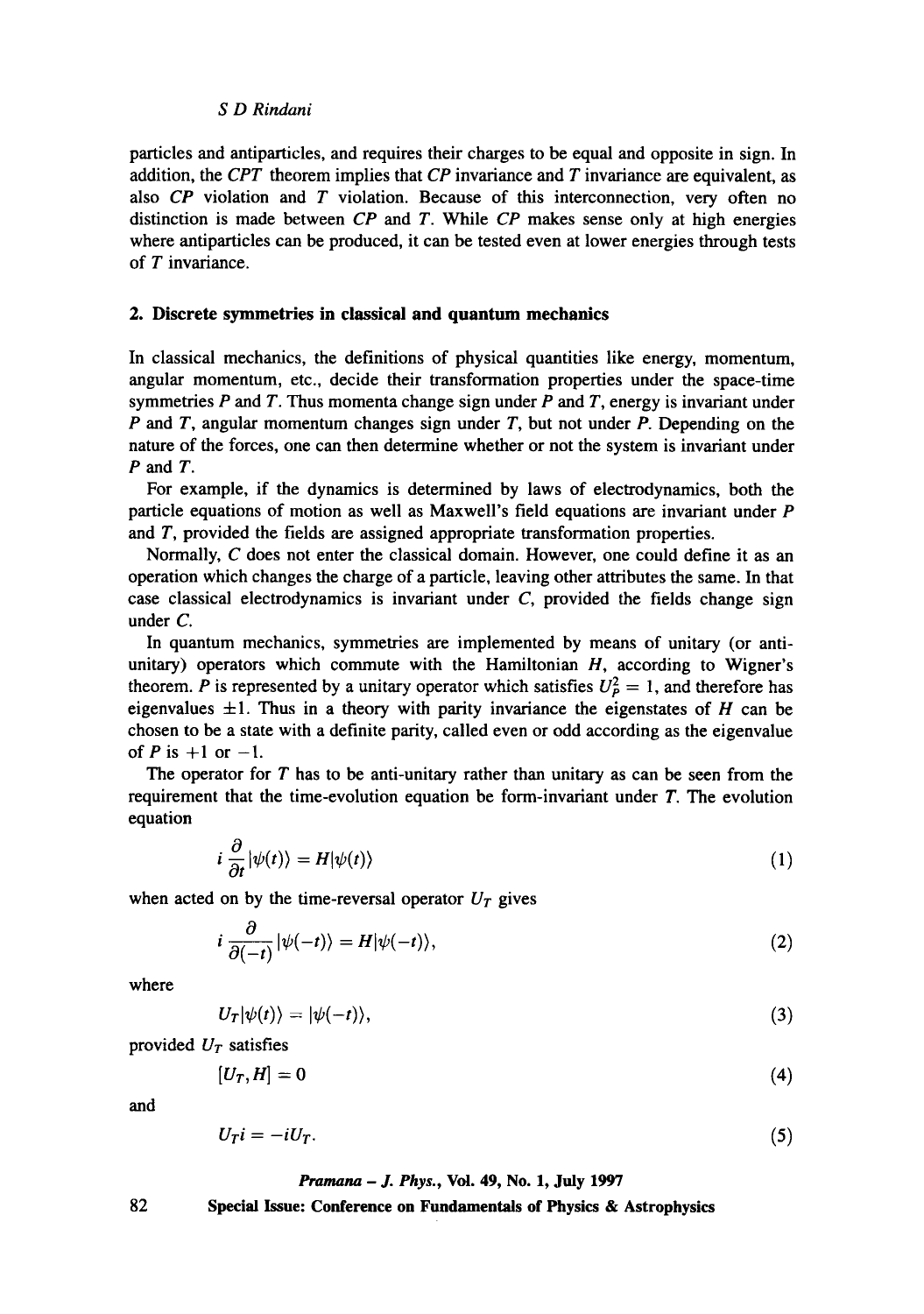Thus  $U_T$  has to be antilinear. This fact has many important consequences, as we shall see later.

While  $C$  has no place in non-relativistic quantum mechanics, it arises naturally in relativistic quantum mechanics, particularly, in the Dirac hole theory for antiparticles. In Dirac's interpretation, antiparticles are hole states in a sea of completely filled negativeenergy states. This description does afford an operation of charge conjugation:

$$
\psi(\mathbf{x},t) \to U_C \psi(\mathbf{x},t) = C \overline{\psi}^T(\mathbf{x},t), \quad (\overline{\psi} = \psi^\dagger \gamma^0), \tag{6}
$$

where C is a matrix, and  $\psi(x, t)$  is a column vector solving the Dirac equation. However, the real solution of the problem of negative-energy states involves the use of second quantization, and lies in the realm of quantum field theory.

In the quantum field-theoretic description of the discrete symmetries  $C, P$  and  $T$ , all fields undergo a unitary transformation.

$$
\psi(\mathbf{x},t) \to U_C^{-1} \psi(\mathbf{x},t) U_C = \eta_C C \overline{\psi}^T(\mathbf{x},t) \n\psi(\mathbf{x},t) \to U_P^{-1} \psi(\mathbf{x},t) U_P = \eta_P P \psi(-\mathbf{x},t) \n\psi(\mathbf{x},t) \to U_T^{-1} \psi(\mathbf{x},t) U_C = \eta_T T \psi(\mathbf{x},-t).
$$
\n(7)

Here C, P, T on the right-hand side are matrices, and  $\eta_C, \eta_P, \eta_T$  are phase factors, reflecting the inherent phase-arbitrariness in the definition of states in quantum mechanics. These phases may be chosen arbitrarily. The above illustration is for a spin-l/2 Dirac field, but other fields would have similar transformation properties. Invariance of a theory under the discrete symmetries means invariance of the action

$$
S = \int d^4x \mathcal{L}(\mathbf{x}, t), \tag{8}
$$

where  $\mathcal{L}(\mathbf{x}, t)$  is the Lagrangian density.

The phase factors appearing in the transformations can be determined from experiment, at least relative to one another, provided one assumes the corresponding invariance to hold. These phase factors are given the name 'intrinsic'  $C, P$  or  $T$ , as the case may be.

In simple theories, invariance under *CP* is simple to verify. However, in complicated interacting theories with several terms, the phases  $\eta_P, \eta_C$  have to be chosen carefully to ensure invariance of the action. Only in the case when no consistent choice of phases exists for which the action is invariant can one say that theory violates *CP.* 

As for the combined transformation *CPT,* it is found that there is always a consistent choice of phases for *CPT* invariance so long as the theory is local and Lorentz invariant. This is guaranteed by the *CPT* theorem due to Pauli, Liiders and Schwinger [1].

# **3. CP violation in nature**

To look at a bit of history, it was believed for a long time that nature respects all the discrete invariances  $C$ ,  $P$  and  $T$ . So much so, that paradoxical situations arose because of this prejudice. An example is the famous  $\tau$ - $\theta$  puzzle, which came about in the early 1950s, when the strange mesons  $\tau$  and  $\theta$  were found to have identical properties except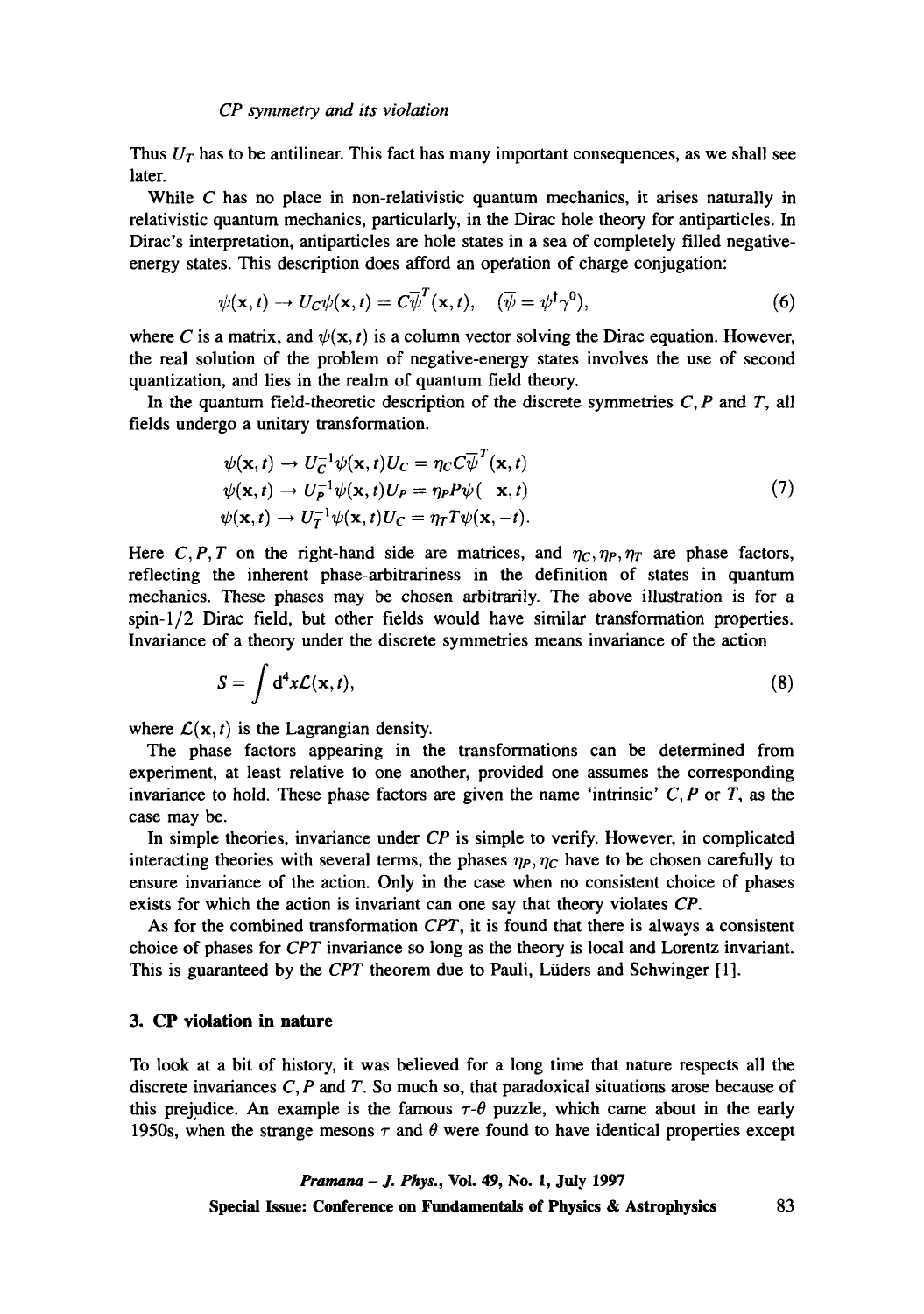for the fact that they decayed into two different final states:

$$
\tau \to \pi^+ \pi^- \pi^0
$$
  
\n
$$
\theta \to \pi^+ \pi^-.
$$
\n(9)

This meant that the intrinsic parity assignments of  $\tau$  and  $\theta$  had to be opposite, for the pions were known to have parity  $-1$ , and the decays were expected to proceed with zero orbital angular momentum. The other explanation, which was considered heretical was that  $\tau$  and  $\theta$  were the same particle K, but parity was violated in these weak decays, and therefore no definite intrinsic parity could be assigned to  $K$ . This suggestion of parity violation in weak interaction proposed by Lee and Yang [2] led to the experiment of Wu *et al* [3] which confirmed parity violation in the radioactive  $\beta$  decay of <sup>60</sup>Co.

The experiment consisted in looking at the distribution of decay electrons from a polarized <sup>60</sup>Co-source. A forward-backward asymmetry relative to the spin direction of  $60$ Co nuclei was an indication of parity violation, since the observable  $s_N \cdot p_e$  changes sign under  $P(s_N \rightarrow s_N, p_e \rightarrow -p_e)$ , and should have zero average value if P is conserved.

Further evidence for P violation came from the experiment of Culligan *et al* [4] who showed the  $e^+(e^-)$  had helicity  $+\frac{1}{2}(-\frac{1}{2})$  in the decays

$$
\mu^{\pm} \to e^{\pm} + \nu + \bar{\nu}.\tag{10}
$$

Since the initial state was unpolarized, this was evidence for  $P$  violation, since helicity changes sign under parity.

Eventually, the  $V - A$  theory of weak interactions was formulated by Marshak and Sudarshan [5], and by Feynman and Gell-Mann [6], which incorporated the maximal parity violation observed experimentally. This made use of the current×current form of the interaction:

$$
\mathcal{L}_W = \frac{G_F}{\sqrt{2}} J_{w\mu} J_W^{\mu \dagger};
$$
\n
$$
J_{W\mu} = \sum_i \bar{\nu}_i \gamma_\mu (1 - \gamma_5) l_i + \sum_i \bar{u}_i \gamma_\mu (1 - \gamma_5) d_i,
$$
\n(11)

where the sum is over generations of quarks and leptons. (In writing this equation, mixing between generations has been neglected for simplicity). This form of the interaction also violated C, but in such a way that *CP* was left invariant.

For the experiments, this implied that if the  ${}^{60}Co$  experiment could be repeated with anti-6°Co, the forward-backward asymmetry would have been exactly opposite in sign to that observed in  ${}^{60}Co$ , so that

$$
\langle \mathbf{s}_N \cdot \mathbf{p}_e \rangle + \langle \mathbf{s}_{\bar{N}} \cdot \mathbf{p}_{\bar{e}} \rangle = 0 \tag{12}
$$

as required by *CP* invariance. Similarly, since the helicities of  $e^{\pm}$  in  $\mu^{\pm}$  decay are equal and opposite, *CP* is not violated.

The first evidence for *CP* violation was found in 1964 by Christenson *et al* [7]. They found that a definite state (the long-lived neutral  $K$  meson) can decay into two different *CP* eigenstates: the predominantly  $CP = -1.3\pi$  state, and a very small (0.2%) admixture of the pure  $\mathbb{CP} = +1$   $2\pi$  state. Since the intrinsic  $\mathbb{CP}$  assignments of the pions were fixed from strong interaction production processes, this meant that the weak-interaction decay

#### *Pramana - J. Phys.,* **Vol. 49, No. 1, July 1997**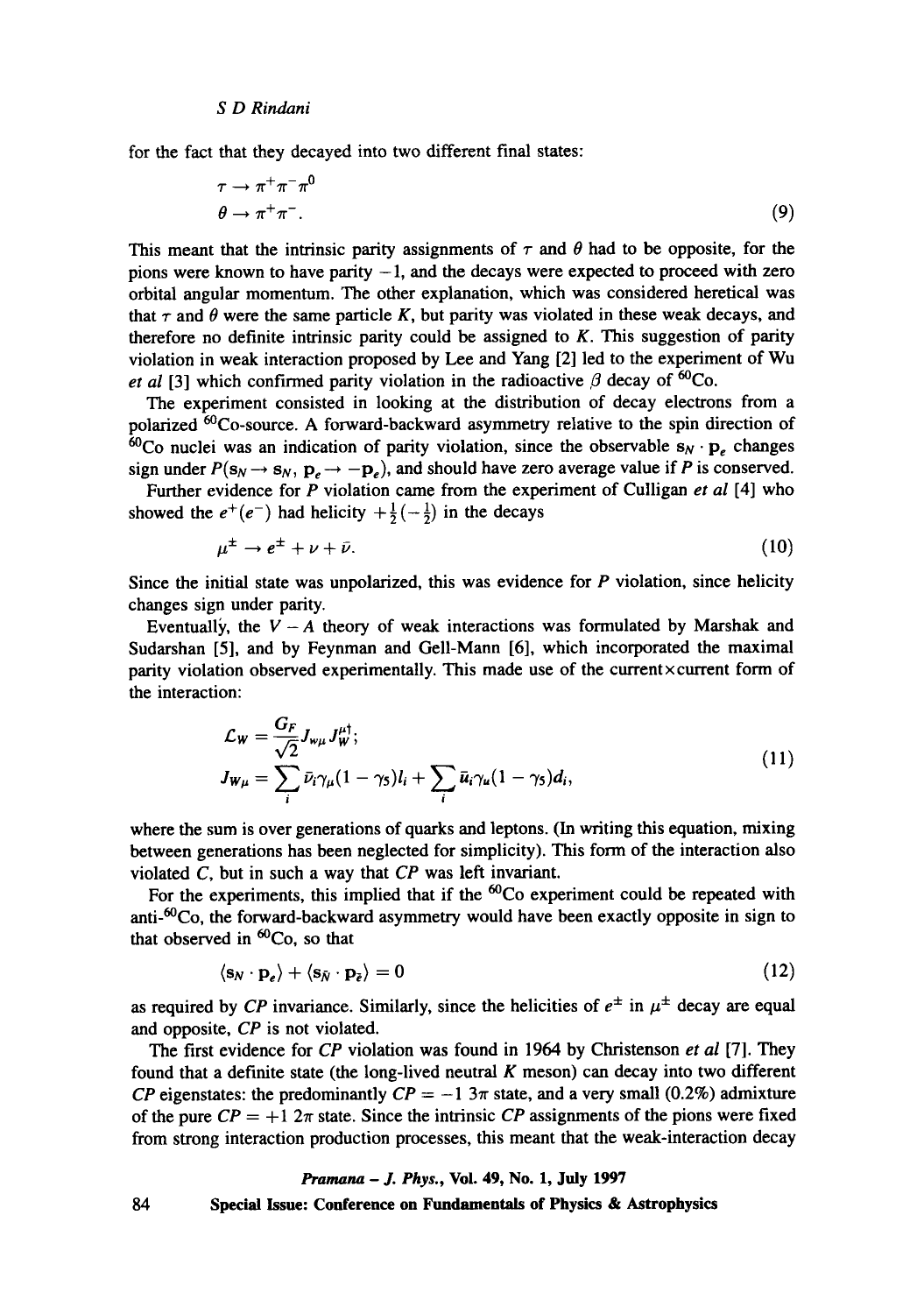process does not conserve *CP* (direct *CP* violation) or that *KL* is not an eigenstate of *CP*  (indirect *CP* violation), or both. In fact,  $K_L$ , which is an eigenstate of the Hamiltonian, is a linear combination of the states  $K^0$  and  $K^{\circ}$  produced by strong interaction:

$$
|K_L\rangle = a|K_1\rangle + b|K_2\rangle; \tag{13}
$$

$$
|K_1\rangle = \frac{1}{\sqrt{2}}(|K^0\rangle + |\overline{K}^0\rangle) \tag{14}
$$

$$
|K_2\rangle = \frac{1}{\sqrt{2}}(|K^0\rangle - |\overline{K}^0\rangle),\tag{15}
$$

where  $K_1$  and  $K_2$  are  $CP$  eigenstates. Hence even in the latter case, the Hamiltonian is not invariant under *CP.* 

Direct *CP* violation is accompanied by a change in strangeness by 1 unit ( $\Delta S = 1$ ), whereas *CP* violation in  $K^0$ - $\overline{K}^0$ <sup>-</sup>mixing corresponds to  $\Delta S = 2$ . Thus, it is possible that only indirect *CP* violation exists. Alternatively, if only a  $\Delta S = 1$  *CP*-violating term appears in the Hamiltonian, a  $\Delta S = 2$  *CP* violation can be induced in second order of perturbation theory. Theories permitting only  $\Delta S = 2$  CP violation are called superweak theories. Experiments can in principle check for direct *CP* violation.

Present experiments have only seen definite evidence for indirect *CP* violation [8]:

$$
\frac{\Gamma(K_L \to \pi^+ \pi^-)}{\Gamma(K_L \to \text{all})} = (2.03 \pm 0.04) \cdot 10^{-3},
$$
\n
$$
\frac{\Gamma(K_L \to \pi^0 \pi^0)}{\Gamma(K_L \to \text{all})} = (9.14 \pm 0.34) \cdot 10^{-4}.
$$
\n(16)

Usually what is presented is [8]

$$
|\eta_{00}| = \left| \frac{A(K_L \to 2\pi^0)}{A(K_S \to 2\pi^0)} \right| = (2.259 \pm 0.023) \times 10^{-3},
$$
  

$$
|\eta_{+-}| = \left| \frac{A(K_L \to \pi^+\pi^-)}{A(K_S \to \pi^+\pi^-)} \right| = (2.269 \pm 0.023) \times 10^{-3}.
$$
 (17)

For direct *CP* violation to be present,  $|\eta_{00}| \neq |\eta_{+-}|$  for which there is no evidence.

**In** addition to this CP-violating charge asymmetry has been observed in semileptonic K decay. The K-meson system is the only place where *CP* violation has been observed experimentally. However, *CP* violation has been looked for in other experiments as well, which have only provided upper limits. Other possible experiments in which *CP* violation has been tested are as follows.

#### *3.1 Electric dipole moments*

One of the important consequences of *CP* (or rather T) invariance is the vanishing of electric dipole moments of particles. For an elementary particle, the only vector to which a dipole moment, which is itself a vector, can be proportional to is its spin. Thus  $d = \alpha s$ . This interaction energy of the electric dipole moment with an electric field is

$$
H_{\rm e.d.} = -\mathbf{d} \cdot \mathbf{E} = -\alpha \mathbf{s} \cdot \mathbf{E} \,. \tag{18}
$$

*Pramana - J. Phys.,* Vol. 49, No. 1, July 1997 Special **Issue: Conference on Fundamentals of Physics & Astrophysics** 85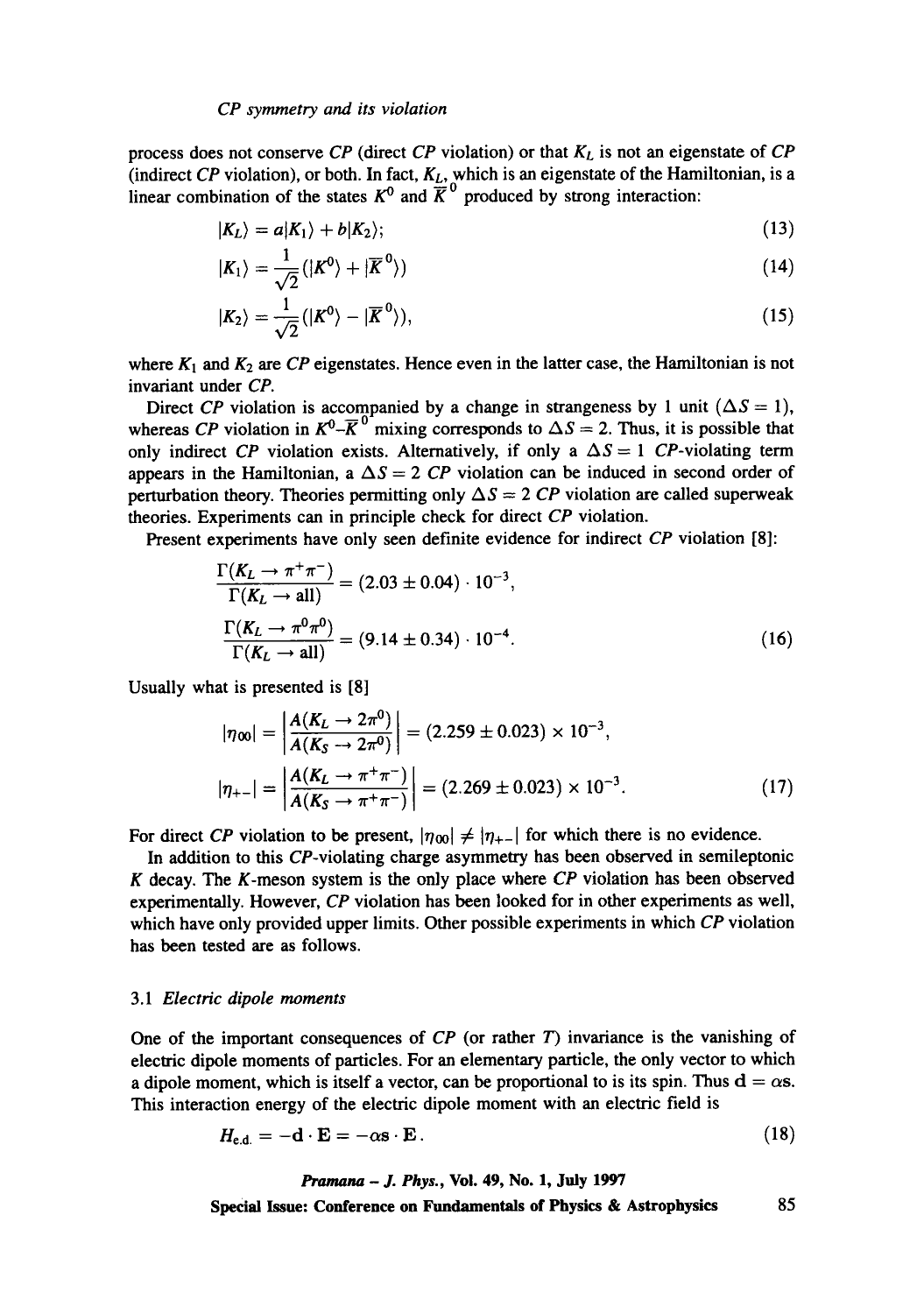Since s changes sign under T, while  $E$  does not, this interaction violates T. In the relativistic form,

$$
H_{\text{e.d.}} = i\alpha \int d^3x \bar{\psi} \sigma_{\mu\nu} \gamma^5 \psi F^{\mu\nu}, \quad (F^{\mu\nu} = \partial^{\mu} A^{\nu} - \partial^{\nu} A^{\mu}) \tag{19}
$$

which can be shown to violate *CP*, *P* and *T*. A generalization can be made to a 'weak' dipole interaction

$$
H_{\mathbf{w}.d.} = i\tilde{\alpha} \int d^3x \bar{\psi} \sigma_{\mu\nu} \gamma^5 \psi (\partial^{\mu} Z^{\nu} - \partial^{\nu} Z^{\mu}) \tag{20}
$$

which also violates *CP,* in addition to P and T.

Electric dipole moments of various particles have been looked for without success, giving only upper bounds [8]. Weak dipole moments of leptons have also been tested for in experiments at the Z resonance at LEP and upper bounds have been obtained [9].

#### 3.2 *Detailed balance in nuclear reactions*

T invariance predicts equal amplitudes for forward and backward reactions. This has been tested in several reactions, as for example,

$$
^{24}\text{Mg} + \alpha \rightleftharpoons ^{27}\text{Al} + p. \tag{21}
$$

So far no violation has been observed, and the experiments give upper bounds on effective T-violating parameters.

#### 3.3 *Spin and momentum correlations*

Triple-products of spin and momenta,  $p_1 \times p_2 \cdot p_3$  or  $s_1 \times s_2 \cdot p_3$  etc. are odd under T. Hence naively, their observation would signal violation of T. However, this is true only if final-state interactions are sufficiently weak and can be neglected. This is because a  $T$ operation interchanges initial and final states, in addition to changing the sign of momenta and angular momenta. Forward and backward amplitudes are equal in magnitude only if final-state interactions (giving rise to so-called 'strong phases') can be neglected. This is the case, for example, with the decay  $n \rightarrow pe^- \bar{\nu}$ , where triple products have been looked for unsuccessfully.

Alternatively, in cases when the incoming state is a *CP* eigenstate, the observation of a momentum or spin correlation which is *CP* odd, rather than T odd, would unambigously signal *CP* violation.

#### **4. Theoretical understanding of CP violation**

Most current experimental results are explained quite remarkably well by the so-called standard model, developed by Glashow, Salam and Weinberg. This theory is based on local gauge invariance under the group  $SU(2)_L \times U(1) \times SU(3)_C$ . Under this symmetry the spin-1/2 quarks and leptons are arranged in left-handed doublets of weak isospin group  $SU(2)_L$  and right-handed singlets. The quarks are triplets under  $SU(3)_C$ 

*Pramana - J. Phys.,* **Vol. 49, No. 1, July 1997**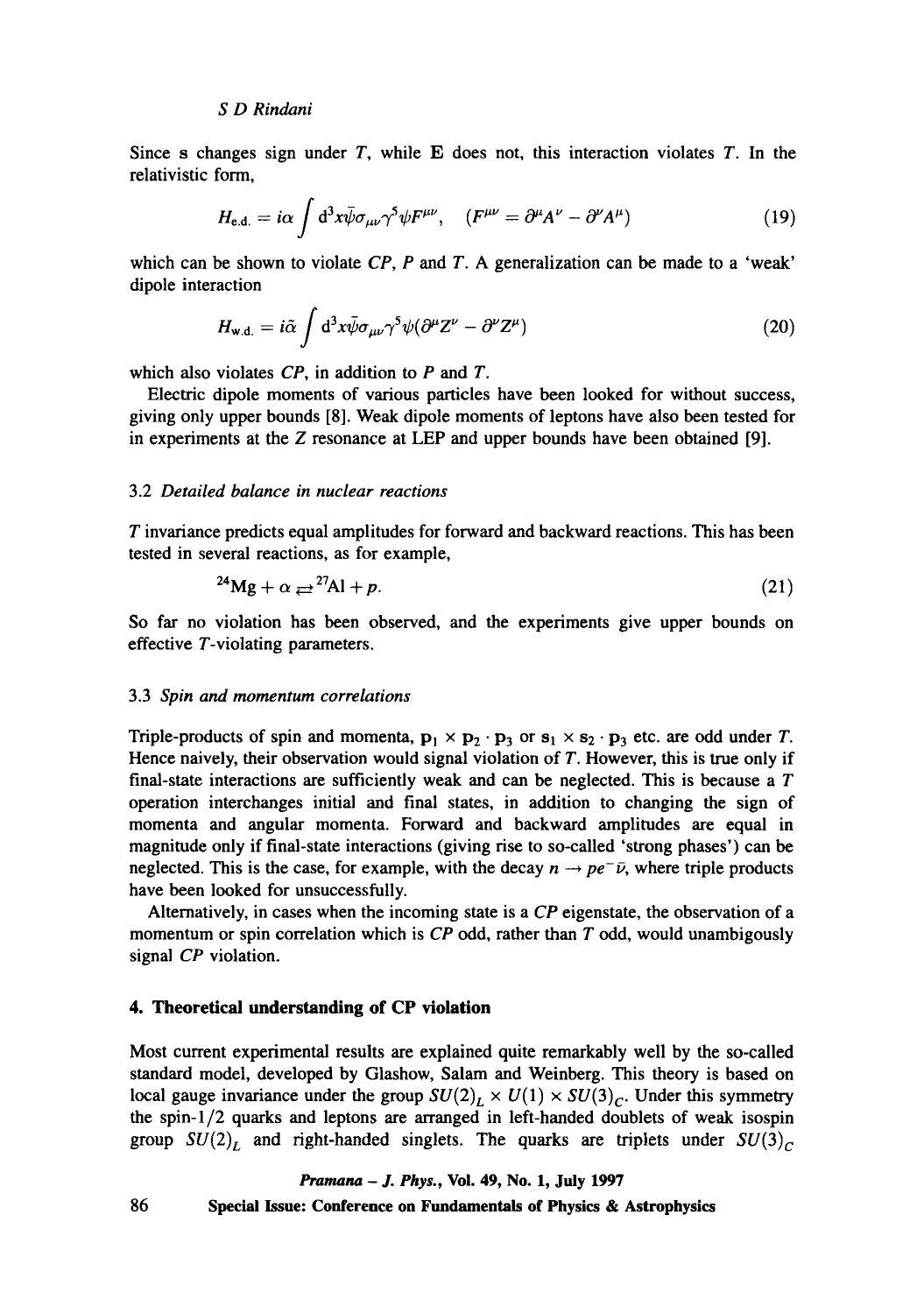representing 'colour' transformations. At present there are three known generations of quarks and leptons, which amounts to a replication of the left-handed doublets thrice. Thus, there are three 'up'-type quarks corresponding to a value  $+\frac{1}{2}$  for the third component of weak isospin (called  $u$ ,  $c$  and  $t$  quarks), and three 'down'-type quarks corresponding to  $-\frac{1}{2}$  for the third component of weak isospin (called d, s and b quarks). The other basic ingredients are the 12 spin-1 gauge bosons  $\gamma$ ,  $W^{\pm}$  (with a mass of 80.2 GeV),  $Z^0$  (with a mass of 91.1 GeV), and  $G_a$   $(a = 1, 2, \ldots, 8)$ , and a spin-0 massive Higgs boson which is not yet seen. The photon and the gluons are massless. The constituents of the standard model are displayed below:

Quarks: 
$$
\begin{pmatrix} u_{i\alpha} \\ d_{i\alpha} \end{pmatrix} \begin{pmatrix} u_{i\alpha} \\ k \end{pmatrix} R
$$
,  
\nLeptons:  $\begin{pmatrix} \nu_i \\ e_i \end{pmatrix} \begin{pmatrix} e_i \\ k \end{pmatrix} R$ ,  
\nGauge bosons:  $\gamma$ ,  $W^{\pm} (80.2 \text{ GeV})$ ,  $Z^0 (91.1 \text{ GeV})$ ,  $G_a$ ,  
\nHiggs boson:  $H^0 (> 58 \text{ GeV})$ . (22)

Both the generation index i and the colour index  $\alpha$  run from 1 to 3, and the colour index a for gluons runs from 1 to 8. Quarks, leptons and the massive gauge bosons and Higgs boson get their masses by the mechanism of spontaneous symmetry breaking. This also produces a mixing among different generations. As a result, the charged-current weak interactions, which are mediated by  $W^{\pm}$ , are described by a complex, unitary,  $3 \times 3$ matrix, called the Cabibbo-Kobayashi-Maskawa (CKM) matrix. This matrix is totally arbitrary in the theory, and is only determined from experiment. It can be described by 4 parameters, 3 of which are like Euler angles  $(\theta_1, \theta_2, \theta_3)$  describing rotations among the 3 generations, while the fourth one is a phase  $(\delta)$  making some of the matrix elements complex. This complex phase is the cause of *CP* violation in the couplings of quarks to  $W^{\pm}$ . The smallest number of generations for which the phase can exist is three. (There would be no *CP* violation in a two-generation standard model).

The mixing gives rise to charged-current interactions of the quarks represented by the interaction Lagrangian

$$
\mathcal{L}_{\text{c.c.}} = \frac{g}{2\sqrt{2}} \bar{u}_{i\alpha} \gamma^{\mu} (1 - \gamma^5) W^+_{\mu} d_{j\alpha} V_{ij} + \text{h.c.}, \qquad (23)
$$

where  $i, j$  represent the flavour indices, and  $V_{ij}$  is the *ij*th element of the CKM matrix.

How does this show up in the K-meson system? Indirect *CP* violation arises because of the phase in the amplitude for  $K^0 \leftrightarrow \overline{K}^\vee$  transition. The quark structure of  $K^0$  in  $d\overline{s}$  and that of  $\overline{K}^{\vee}$  is *ds*. The amplitude for mixing of  $K^0$  with K arises in the standard model from a fourth-order box diagram with exchange of a  $W^+W^-$  pair. The intermediate quark states involved are combinations of all the  $u$  quarks (up, charm and top), taken two at a time. The resulting amplitude is a sum of terms, the *ij* term being proportional to  $V_{id}V_{is}^*V_{jd}$ . This complex quantity leads to a phase in the  $K^0-\overline{K}^0$  mixing matrix, leading to indirect *CP* violation. For, then, one finds on diagonalizing the matrix, that  $K_L$  is not *a CP* eigenstate, but a linear combination of  $K_1$  and  $K_2$ . Thus  $K_L$  contains an admixture of the *CP* even state  $K_1$ , permitting it to decay into  $2\pi$  even if *CP* is conserved in the decay.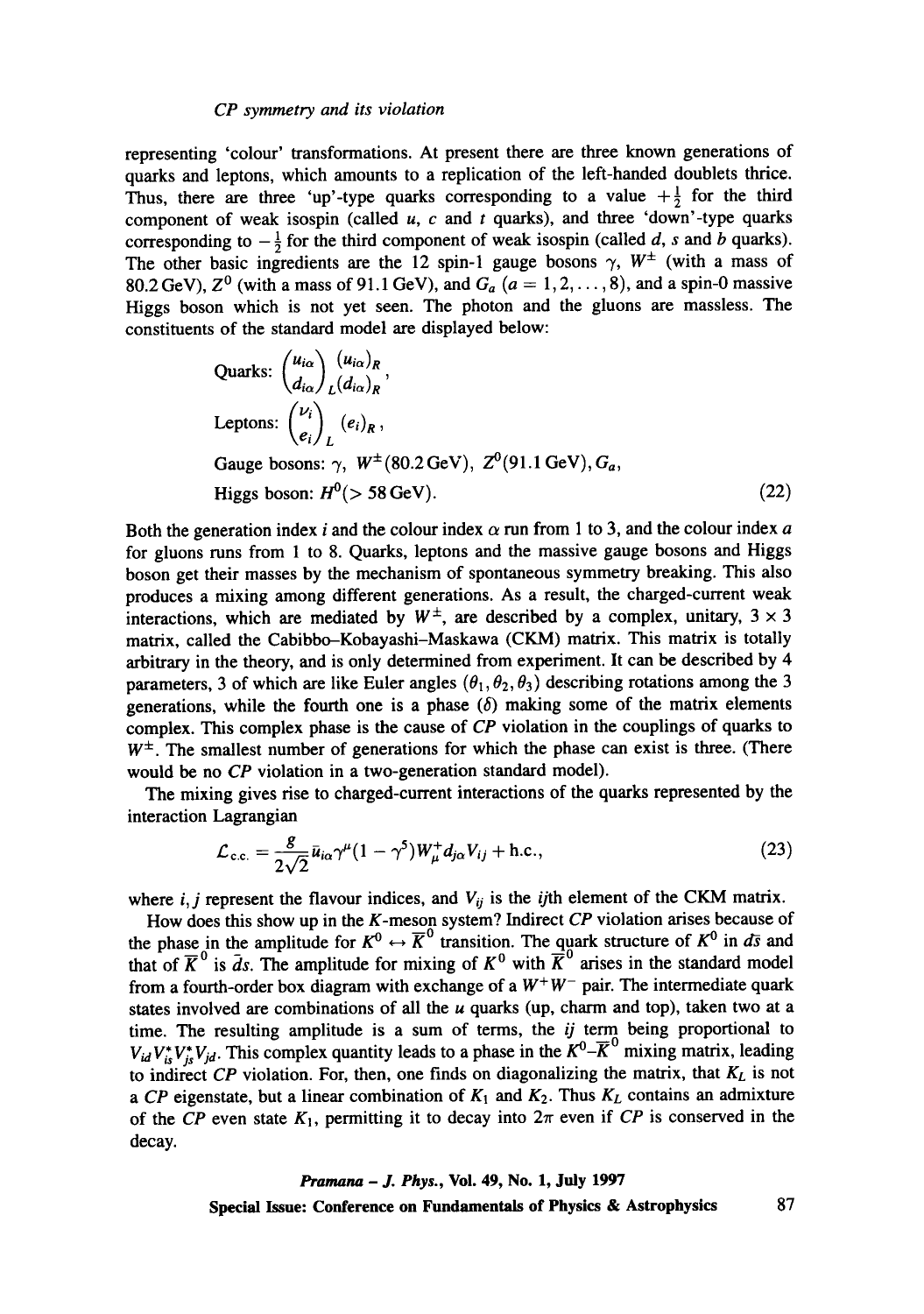The magnitude of *CP* violation is determined by the quantity

$$
J = \sin^2 \theta_1 \sin \theta_2 \sin \theta_3 \cos \theta_1 \cos \theta_2 \cos \theta_3 \sin \delta \lesssim 3.5 \times 10^{-5} \sin \delta, \tag{24}
$$

where  $\theta_1, \theta_2, \theta_3$  are constrained by other experiments.

Direct *CP* violation also arises in the standard model through the so-called penguin diagrams, which are second-order in the weak interaction coupling. The amplitudes for  $K^0$  and  $\overline{K}^0$  decaying into  $2\pi$  are relatively complex. Hence even if there is no *CP* violation in the mixing, so that  $K_L = (K^0 - K^0)/\sqrt{2}$ ,  $K_L$  could still decay into  $2\pi$ , because the matrix elements for  $K^{\circ} \to 2\pi$  and  $K^{\circ} \to 2\pi$  are different.

Thus, the standard model can explain both direct and indirect *CP* violation. However, precise comparison with experiment is made difficult because the bound-state problem: The quark wave functions in the K,  $\bar{K}$  are not known well enough.

The standard model predicts, similarly, *CP* violation in the B-meson system, i.e. mesons involving the  $b$  quark. This is expected to be somewhat larger, because the combination of mixing angles appearing in the  $B$  system are less constrained. This is seen from the so-called unitarity triangle of the CKM matrix. Unitarity gives the relations

$$
\sum_{i=u,c,t} V_{id} V_{is}^* = 0 \quad \text{(strange } K \text{ mesons}),
$$
\n
$$
\sum_{i=u,c,t} V_{is} V_{ib}^* = 0 \quad \text{(strange } B_s \text{ mesons}),
$$
\n
$$
\sum_{i=u,c,t} V_{id} V_{ib}^* = 0 \quad \text{(nonstrange } B_d \text{ mesons)}.
$$
\n(25)

Each relation represents a triangle in the complex plane, since the sum of 3 complex numbers vanish. The angles of the triangles are a measure of *CP* violation, the magnitudes of individual terms representing decay probabilities.

In the first two cases, one of the sides is very small compared to the other two, hence the triangles collapse to straight lines. In the third case all sides are comparable, though not large. Thus, *CP* violation is sizeable. However,  $B_d$  decay probabilities are low, and hence larger samples are needed. A substantial number of these will be produced at B factories, and it is hoped that *CP* violation would be observable.

The standard model predicts effects in all other systems which are too small to be detected in conceivable experiments. For example, quark dipole moments vanish at the two-loop level [10], and lepton dipole moments vanish at the three-loop level [11]. The estimates for dipole moments are:

$$
d_n \approx 10^{-33} e \text{ cm},
$$
  
\n
$$
d_e \approx 10^{-38} e \text{ cm}.
$$
\n(26)

Thus any other effects seen experimentally will be because of physics beyond the standard model.

If SM agrees well with experiments, is there need to go beyond SM? Quite apart from the usual reason given, that there are too many parameters in SM, there seem to be other reasons why SM is not adequate for *CP* violation. These are, the resolution of the strong

*Pramana - J. Phys.,* Vol. 49, No. 1, July 1997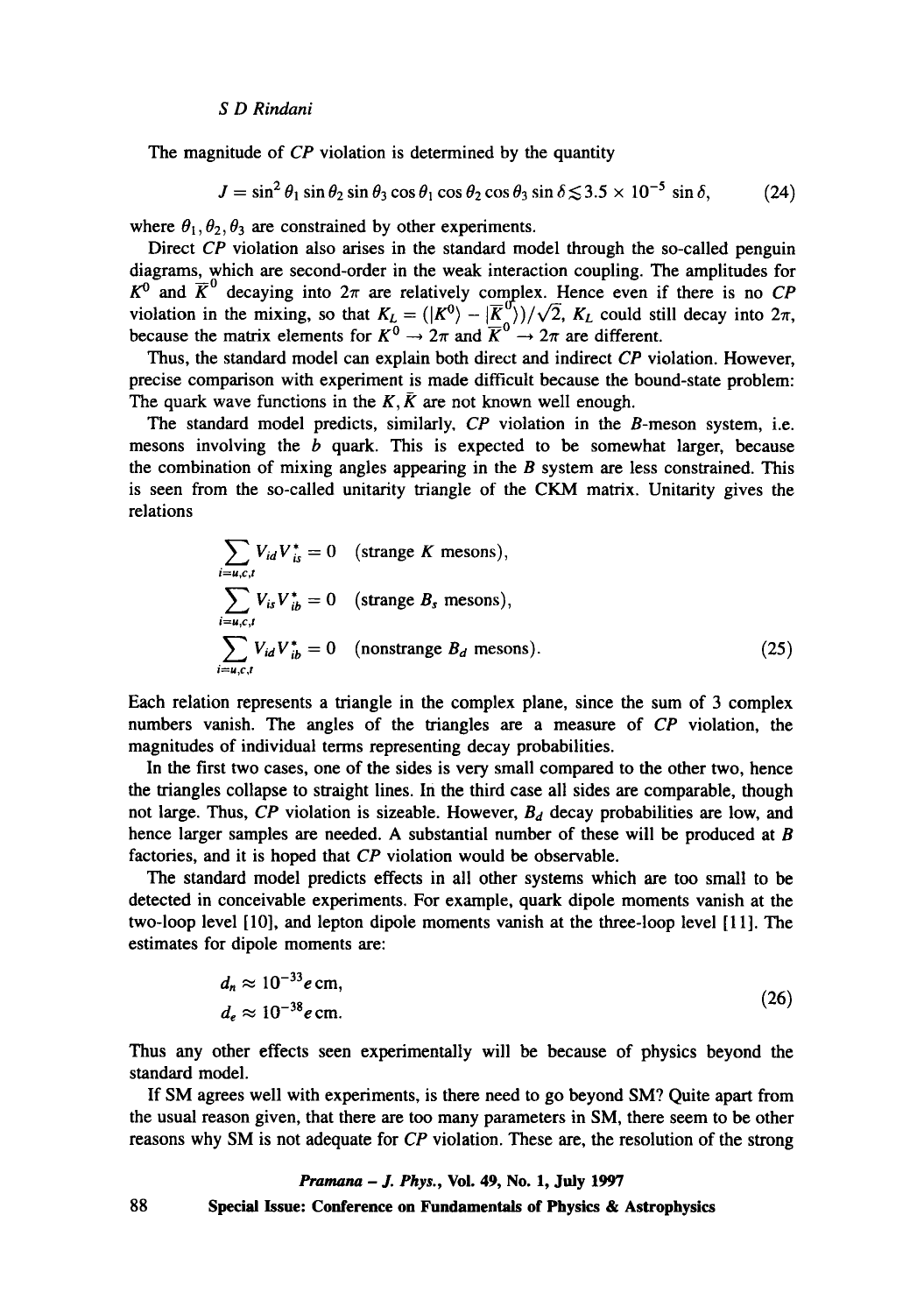*CP* problem, and the understanding of the baryon-antibaryon asymmetry of the universe, or the so called problem of electroweak baryogenesis.

#### **5. The strong CP problem**

The vacuum of the strong interaction sector of the standard model, governed by the dynamics of the  $SU(3)$ <sub>c</sub> group, has a complicated structure: There are topologically distinct field configurations possible, all of which are degenerate. These distinct vacua  $|n\rangle$ are characterized by a 'winding number'  $n$ , which takes all integral values. These vacua are not invariant under certain  $SU(3)$  gauge transformations which change n. The correct gauge-invariant vacuum can only be a linear superposition of these vacua:

$$
|\theta\rangle = \sum_{n} e^{-i\theta n} |n\rangle. \tag{27}
$$

Each value of  $\theta$  labels a different theory. For a given value of  $\theta$ , if one calculates Green's functions, one finds that one has to sum over paths which connect the vacuum  $|n\rangle$  to  $|n + \nu\rangle$ , for different values of  $\nu$ . This sum amounts to adding a term

$$
S_{\theta} = \theta \nu \equiv \theta \int d^4 x \, \frac{g^2}{32\pi^2} \, F^a_{\mu\nu} \tilde{F}^{a\mu\nu} \tag{28}
$$

to the action. This term is odd under *CP* and P, and leads to 'strong' *CP* violation. It can therefore contribute to the neutron dipole moment, and can therefore be constrained by the strong experimental limit on the dipole moment. This requires  $\theta$  to be smaller than about  $10^{-9}$ . One can ask how such a small parameter arises. There is no answer, and this is one problem. But this is not all.

Suppose one assumes that for some reasons  $\theta$  is small, there is still a problem – there is another contribution which changes  $\theta$ . The axial vector  $U(1)_{A}$  current

$$
j_A^{\mu} = \sum_{i=1}^{N_f} \bar{q} \gamma^{\mu} \gamma_5 q \tag{29}
$$

has an anomalous divergence

$$
\partial_{\mu}j_{A}^{\mu} = 2N_f \left( \frac{g^2}{32\pi^2} F_{\mu\nu}^a \tilde{F}^{a\mu\nu} \right). \tag{30}
$$

As a result one can show that under a chiral rotation of quarks through an angle  $\alpha$ , the value of  $\theta$  changes by  $2N_f\alpha$ .

Now, in defining the physical quark states in the theory, one has to make a change of basis which amounts to a chiral  $U(1)$  rotation through an angle  $\alpha = \arg \det M$ , where M is the quark mass matrix, arising from spontaneous breaking of the electroweak gauge symmetry. Thus the observable value of  $\theta$  is  $\bar{\theta} = \theta + 2N_f$  (arg det M). This makes the problem worse, as now  $\theta$  has to be  $\leq 10^{-9}$ . Hence  $\theta$  has to be tuned to lie close to  $-2N_f$ (arg det M) to within 1 part in 10<sup>9</sup>!

Most solutions proposed to the strong *CP* problem are beyond SM. The most popular one requires the introduction of spontaneously broken global  $U(1)_{PQ}$  symmetry, as proposed by Peccei and Quinn in 1977 [12]. These theories have a light spin-0 particle

# *Pramana - J. Phys.,* **Voi. 49, No. 1, July 1997**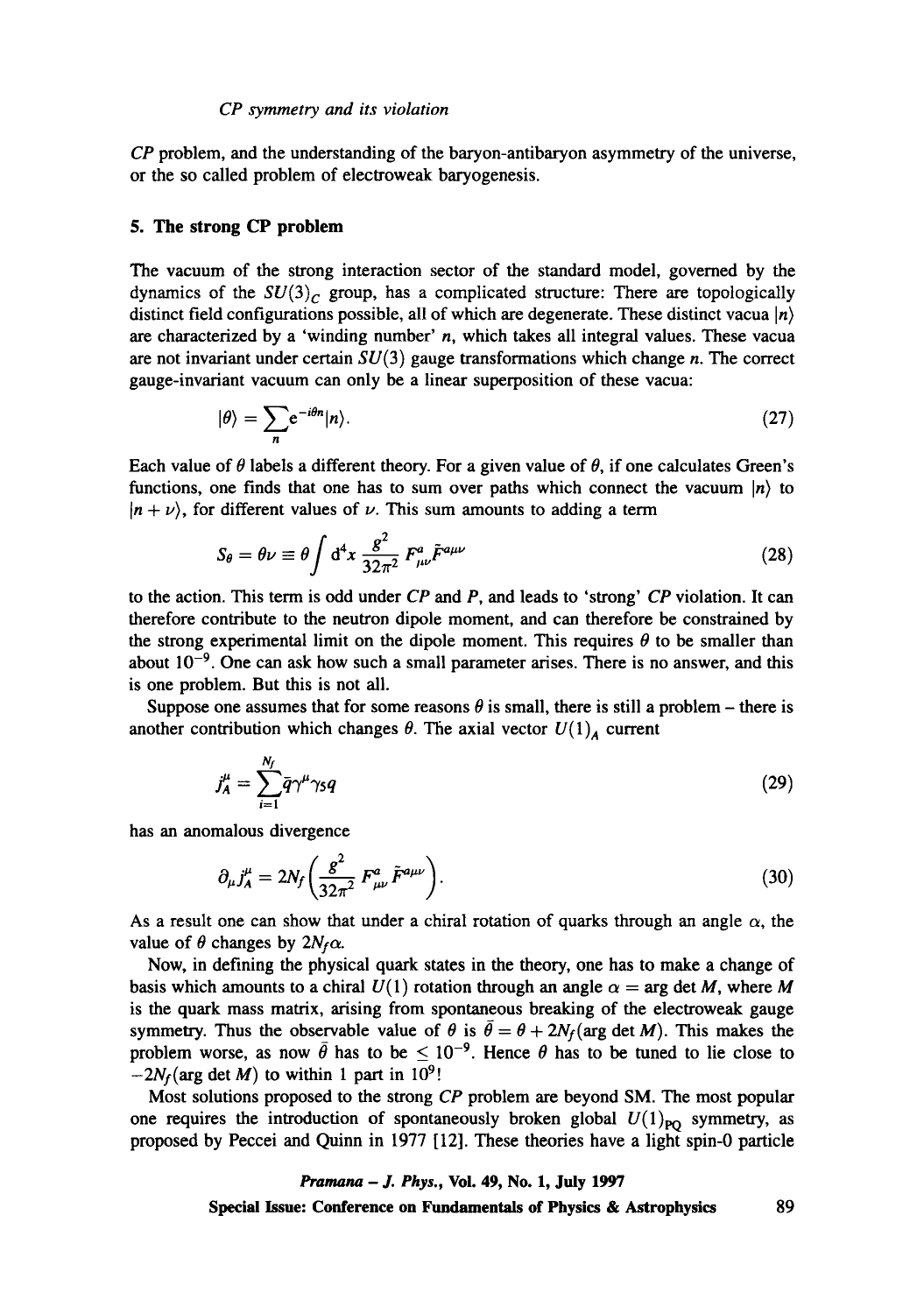known as the axion, which has not been seen. There are theories which make the axion 'invisible' in laboratory experiments [13], but such theories are replete with cosmological and astrophysical implications which will really test the theory [14]. In particular, the axion is a candidate for dark matter.

# **6. Electroweak baryogenesis**

It was pointed out by Sakharov in 1967 [15] that if the present baryon asymmetry of the universe were to be understood in terms of fundamental processes occurring in the early universe which started with zero net baryon number, then three requirements had to be met. Firstly, there had to be baryon number  $(B)$  violating processes. Secondly, these processes had to violate C and *CP.* Thirdly, the processes had to be out of equilibrium at some epoch. C violation is needed to produce a difference in baryon and anti-baryon production, whereas *CP* (or T) violation ensures that the forward and backward processes proceeded at different rates. If the  $B$  production processes were to be in equilibrium, any excess produced would eventually be washed out by the reverse process. Inequilibrium during the Hubble expansion guarantees that this probability of the reverse process is smaller.

Grand unified theories which unify electroweak and strong interactions at a high unification energy scale satisfy all these criteria at temperatures around  $10^{15}$  GeV, and can in principle generate baryon excess [16]. However, it was realized that during the electroweak phase transition at  $T \approx 10^2 \text{ GeV}$ , non-perturbative anomalous B-violating processes can wash out whatever excess was produced. These processes can also regenerate a baryon asymmetry [ 17]. However, indications are that the SM *CP* violation cannot give a sufficient baryon number [ 18]. This seems to call for a new mechanism of *CP* violation.

Alternative scenarios for baryogenesis, as for example, through lepton-number generation at an intermediate scale, have been proposed [19]. These nevertheless involve new sources of leptonic *CP* violation.

# **7. CP violation in extensions of SM**

In general, extra particles can give rise to more complex couplings and sources of *CP*  violation. This is true in models with extra scalars, extra fermions, or both. An example of such a model is the minimal supersymmetric standard model.

An interesting possibility is spontaneous *CP* violation. In this case *CP* is imposed on the Lagrangian, and *CP* violation arises because a scalar field has a complex vacuum expectation value on minimization of the potential. This requires a minimum of two doublets. However, to prevent unwanted Yukawa couplings a certain discrete symmetry is imposed. Then spontaneous symmetry breaking needs three doublets at the least.

Spontaneous *CP* violation is generally associated with the domain wall problem in cosmology. As the universe cools below the temperature corresponding to the scale of *CP*  breaking, domains of different *CP* phases form. The surface energy density in the walls separating the domains is sizeable. Also, because domain walls are two-dimensional, the

*Pramana - J. Phys.,* **Vol. 49, No. 1, July 1997** 

**Special Issue: Conference on Fundamentals of Physics & Astrophysics** 

90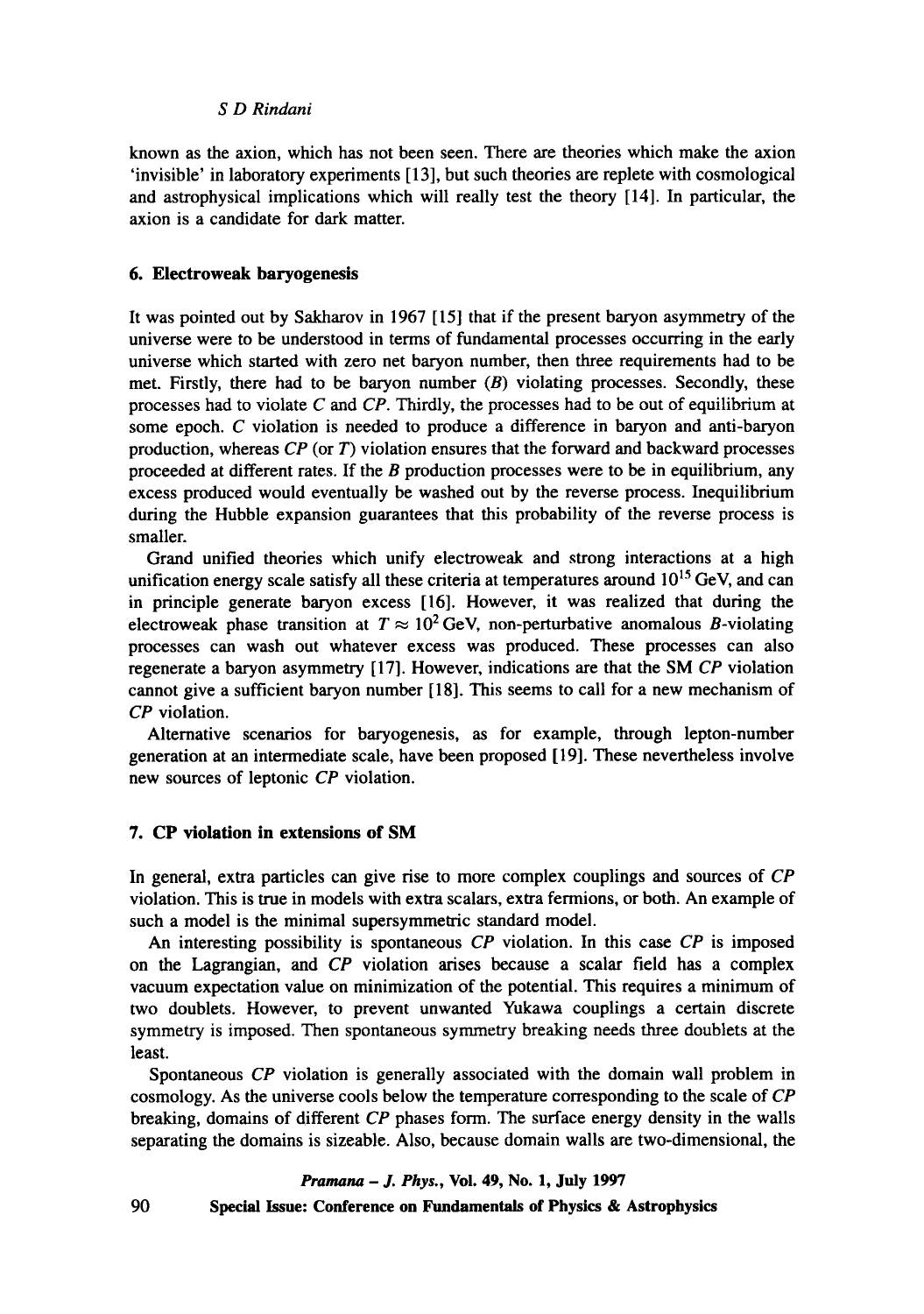rate of total energy decrease is only like the temperature  $T$ . Eventually the energy in the domain walls far exceeds the closure density ( $\rho_0 \approx 10^{-46} \text{ GeV}^4$ ) of the universe:

$$
\rho_{\text{wall}} \sim \langle \phi \rangle^3 T \approx 10^{-7} \,\text{GeV}^4. \tag{31}
$$

A solution is that the CP-breaking transition occurs before an inflationary period. In that case, domain walls are irrelevant since we live in one domain which has got enormously stretched during inflation.

Another possibility often pursued is that *CP* is violated by 'soft' terms of mass dimension less than 4 in the real scalar field part of the Lagrangian. In that case the effect in other sectors of the theory are small and calculable.

# **8. A model-independent approach**

Without reference to specific models, it is possible to study CP-violating experimental effects in terms of an effective Lagrangian [20]. In this relatively model-independent approach, one writes down all possible CP-violating couplings relevant to the experiment and consistent with Lorentz invariance. In case of fermion pair production in  $e^+e^-$  for example, these effective couplings will have electric and weak dipole moment terms. One could then parametrize possible experimental effects in terms of coefficients of these effective CP-violating couplings. Furthermore, the parameters could themselves be determined from various candidate theories. This would also enable confrontation of these theories with experiment.

Using an effective Lagrangian, one can make predictions for various experimental signatures of *CP* violation. Two special types of effects are event asymmetries and *CP*odd correlations. An asymmetry of the type

$$
\mathcal{A} = \frac{P(A \to B) - P(A^c \to B^c)}{P(A \to B) + P(A^c \to B^c)},
$$
\n(32)

where P denotes a transition probability, and  $A<sup>c</sup>$  and  $B<sup>c</sup>$  denote respectively states  $CP$ conjugate to A and B, would be a measure of  $\overline{CP}$  violation. A has the advantage of being dimensionless and with absolute value less than or equal to 1. A CP-odd correlation is the expectation value of an observable which is odd under the *CP* transformation. While *CP*odd correlations may not be as convenient as asymmetries described above, they may be easier to determine experimentally.

# **9. Conclusions**

*CP as an* approximate symmetry of fundamental interactions is violated in weak interactions. The standard model can explain the observed *CP* violation in K mesons and make predictions for observable *CP* violation in the B-meson system. Any other *CP*  violation would lie in the domain of extensions of the standard model. The current theoretical ideas on the solution of the strong *CP* problem and baryogenesis seem to need some extension of the standard model. Quite apart from this, it would be pragmatic to keep an open mind and use model-independent approaches to derive constraints on possible CP-violating couplings from experiment.

> *Pramana - J. Phys.,* **Vol. 49, No. 1, July 1997 Special Issue: Conference on Fundamentals of Physics & Astrophysics** 91